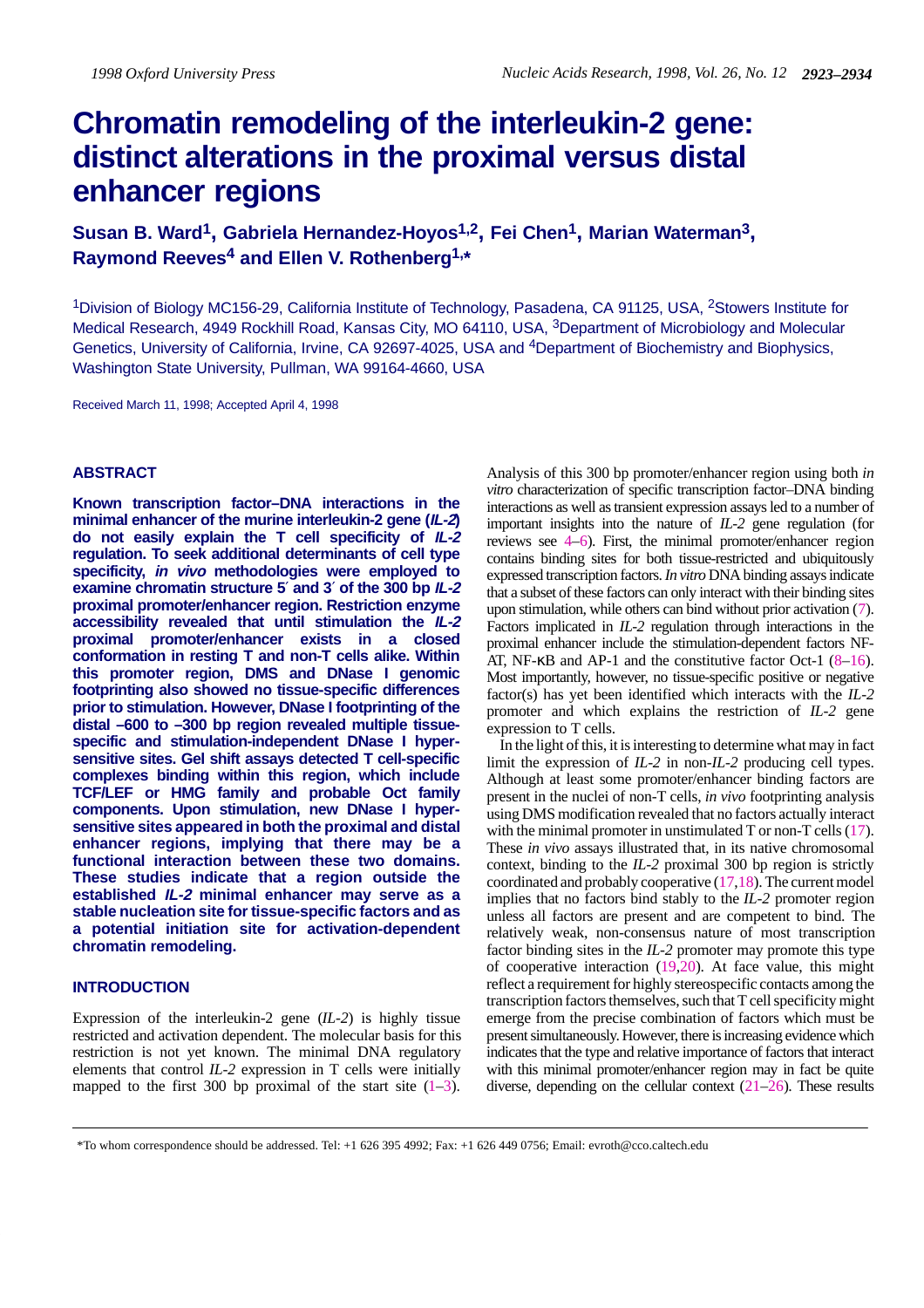imply that there is a certain amount of plasticity in the interaction of different factors with this essential promoter/enhancer region. Thus it is unlikely that a unique combination of factors interacting at this promoter/enhancer is responsible for T cell-specific *IL-2* expression. If tissue specificity does not result from a unique factor or combination of factors binding to the minimal enhancer, then its source must be sought elsewhere.

An important clue to a potential mechanism of regulation was provided by Siebenlist *et al.* (27). These investigators reported the presence of several DNase I hypersensitive (HS) sites within ∼300 bp 5′ of the start site of the human *IL-2* gene. DNase I HS sites are hallmarks of alterations in chromatin structure and are generally representative of important regulatory regions (28,29). The ability of chromatin to restrict the binding of specific transcription factors and thereby influence gene activation is now well appreciated (30–36). There is also a growing base of evidence that discrete regions important for establishing chromatin organization exist in several genes and that these characteristically make a substantial contribution to gene expression (37,38). In addition, the presence of lineage-specific DNase I HS sites often ensures differential responses to dynamic changes in the environment (39). The early findings in the human *IL-2* gene imply that there is a potential role of chromatin structure in *IL-2* gene regulation.

In this paper we used *in vivo* DMS and DNase I footprinting to map protein–DNA contacts and alterations in chromatin at single base resolution, from –600 to +400 bp relative to the murine *IL-2* start site. We show that within the murine *IL-2* gene there are indeed several tissue-specific DNase I HS sites. In contrast to previous studies, though, we find that tissue-specific stimulationindependent DNase I HS residues are confined to the –600 to –300 bp distal region and are therefore separate from the proximal enhancer itself. The precise location of these DNase I HS residues defines two functionally distinct domains within the *IL-2* promoter. In addition, further increases in DNase I HS sites upon stimulation indicate that conformational changes extend into the proximal promoter region and may facilitate gene activation. Finally, we provide evidence for tissue-specific protein–DNA interactions within the distal DNase I HS region.

The data suggest that tissue-specific transcriptional regulation of the *IL-2* gene is mediated by factors which influence the chromatin structure of the *IL-2* locus in a tissue-specific manner and which thereby facilitate the binding of stimulation-dependent transcription factors that are otherwise excluded by generally repressive chromatin. This facilitation results ultimately in polymerase loading and gene activation. One such site of chromatin regulation is present within the –600 to –300 bp region of the *IL-2* gene.

## **MATERIALS AND METHODS**

#### **Cell culture**

EL4.E1.F4 (EL4) thymoma cells were maintained in RPMI 1640 medium supplemented with 6% FCS, 2 mM L-glutamine, 50  $\mu$ M 2-mercaptoethanol and antibiotics. 32D clone 5 (32D) pre-mast cells were maintained in DMEM supplemented with 10% FCS, 20% WEHI-3B supernatant, 2 mM L-glutamine and antibiotics. 10T1/2 fibroblasts, a gift from S.Zabludoff and B.Wold, were maintained in DMEM supplemented with 10% FCS and antibiotics. Cells in suspension were stimulated for  $3-5$  h at  $1-2 \times 10^6$  cells/ml with TPA and A23187 at final concentrations of 10 ng/ml and 180 nM respectively. For adherent cells, 10 cm plates were stimulated when cells were ∼70–80% confluent. Cyclosporin A (CsA) was used at a final concentration of 0.5 µg/ml and was added 10 min prior to stimulation.

## **Restriction endonuclease digestions in nuclei**

Nuclei from cells that were either stimulated or unstimulated were isolated and digested with *Dra*I according to Boyes and Felsenfeld (40). Briefly,  $2 \times 10^7$  cells were washed with PBS and resuspended in 1 ml buffer A (0.34 M sucrose, 10 mM HEPES, pH 8.0, 60 mM KCl, 2 mM EDTA, 0.5 mM EGTA, 1.5 mM dithiothreitol, 0.5 mM spermine, 0.15 mM spermidine) plus 0.5% NP-40. After pelleting, nuclei were washed once in buffer A without NP-40 and resuspended in 500 µl buffer F (100 mM NaCl, 50 mM Tris–HCl, pH 8.0, 5 mM MgCl<sub>2</sub>, 0.1 mM EGTA, 1 mM 2-mercaptoethanol). *Dra*I (10 U/µl; Boehringer Mannheim) was added to a final concentration of 200 U/ml and nuclei were incubated at  $37^{\circ}$ C for 1 h. The reaction was stopped by addition of EDTA to 25 mM and SDS to 0.5%. Proteinase K was added to 400  $\mu$ g/ml and samples were incubated at 37 $\mathrm{^{\circ}C}$  for a minimum of 4 h. DNA was extracted twice with phenol/chloroform, once with chloroform and then precipitated with ethanol. Purified *Dra*I-digested DNA was re-digested with *Xmn*I (New England Biolabs) *in vitro* to provide an internal standard for the amount of *in vivo Dra*I digestion. Digestion products were visualized using primer extension. Briefly, 10 µg DNA digested *in vivo* with *Dra*I and *in vitro* with *Xmn*I was used in a 30 µl reaction containing extension buffer (1×: 10 mM Tris–HCl, 50 mM KCl, 3 mM MgCl<sub>2</sub>, 0.05% NP-40, 0.05% Tween-20), 200  $\mu$ M dNTPs, 2 pmol  $\text{degC}_{12}$ , 0.05% NT-40, 0.05% Tween-20), 200  $\mu$ WuTTT s, 2 pmore<br>end-labeled primer (primer 2-6) and 2.5 U Taq DNA polymerase.<br>PCR cycles were as follows:  $1 \times (94^{\circ} \text{C} 4 \text{ min}, 65^{\circ} \text{C} 2 \text{ min}, 72^{\circ} \text{C}$ PCR cycles were as follows:  $1 \times (94^{\circ}C4 \text{ min}, 65^{\circ}C2 \text{ min}, 72^{\circ}C3 \text{ min})$ <br>3 min) followed by  $29 \times (94^{\circ}C2 \text{ min}, 65^{\circ}C2 \text{ min}, 72^{\circ}C3 \text{ min})$ and  $1 \times (72^{\circ} \text{C } 15 \text{ min})$ . After addition of stop solution (260 mM sodium acetate, 10 mM Tris–HCl, pH 7.5, 4 mM EDTA, 68 µg/ml yeast tRNA), samples were phenol extracted and precipitated before electrophoresing on a 6% denaturing polyacrylamide gel. The total amount of extension product in each lane is indicated by the sum of the *Xmn*I band and the *Dra*I band.

#### **Nuclear protein extracts and EMSA**

Isolation of nuclear extracts and gel shift assays were performed using a modified mini-extract protocol (41). Briefly, nuclei from stimulated or unstimulated cells were isolated after mild treatment of cells with dilute NP-40 in buffer A supplemented with 0.75 mM spermidine,  $0.15$  mM spermine,  $10$  mM Na<sub>2</sub>MoO<sub>4</sub> and protease sperimently, 0.15 mM sperimet, 10 mM  $Na_2N0O4$  and protease<br>inhibitors. Nuclear factors were then isolated by incubation at<br> $4^{\circ}$ C in buffer C. Aliquots of 5  $\mu$ g cleared nuclear extract were pre-incubated with 1 µg dI·dC before addition of radiolabeled double-stranded oligonucleotide. After incubation at 4C, the reaction was loaded onto a 6 or 8% native polyacrylamide gel and electrophoresed at 300 V in buffer containing 0.5× TBE. For cold competitions, a 100-fold excess of unlabeled oligo was added to the binding reaction 10 min prior to addition of 32P-labeled oligonucleotide probe. The LEF-1 purified protein was prepared as described (42). Purified HMG-I/Y was prepared as described (43). Samples of 20 ng each purified protein were added to the binding reaction in the presence of 0.5 µg either dI·dC or dG·dC. The oligonucleotide used in the gel shift assay that corresponds to the region from  $-427$  to  $-390$  in the murine *IL-2* gene is designated BC (5′-GATCCTAATCAACAAATCTAAAAGATTT-ATTCTTTTCATCTA-3′). The nucleotide that is also DMS-reactive in activated EL4 cells is underlined and corresponds to position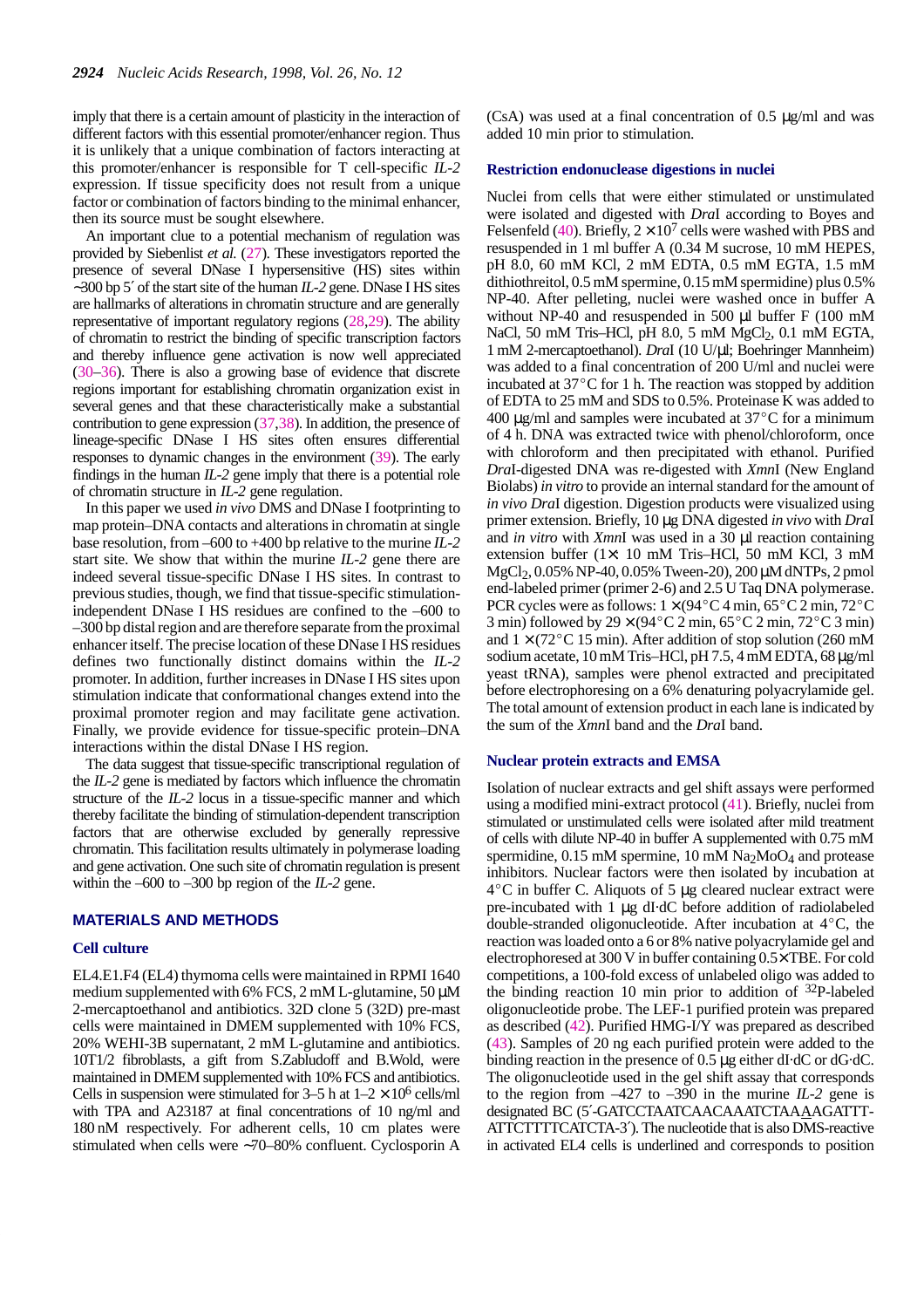–410. Additional oligonucleotide probes that encompass the –410 region were as follows: BD, 5′-GATCCTAATCAACAAATCT-AAAAGATTTATTCT-3′; EC, 5′-GATCAATCTAAAAGATTT-ATTCT-3′; ED, 5′-GATCAATCTAAAAGAT-3′; FG, 5′-GATC-TTATTCTTTTCATCTA-3′; consensus octamer, 5′-GATCGAA-TGCAAATCACTAGA-3′. All double-stranded oligonucleotide probes were end-labeled using the Klenow fragment of DNA polymerase. The sequence GATC was added to each oligonucleotide to facilitate the end-labeling reaction.

#### *In vivo* **DMS and DNase I footprinting**

DMS treatment of both suspension and adherent cells was performed as described (44). DNase I treatment was performed as described (45) with the following modifications. For cells in suspension, cells were washed once with PBS and resuspended in DNase I digestion buffer (15 mM Tris–HCl, pH 7.5, 60 mM KCl, 15 mM NaCl, 5 mM MgCl2, 0.5 mM EGTA, 300 mM sucrose, 0.05% NP-40) containing 25, 50 or 75 µg/ml DNase I (Boehringer Mannheim grade I). After 3 min at room temperature, an equal volume of 2× stop solution (50 mM EDTA, 1% SDS, 100 mM Tris–HCl, pH 8.0, 600 mM NaCl) was added. Proteinase K was FIS-TIC,  $\overline{p11}$  6.0, 600 flux NaCl) was added. From the samples were incubated at 37 °C for 3 h to overnight. For adherent cells, 10 cm plates at 70–80% confluency were treated as stated above. In general, three concentrations of DNase I were used for each condition. It was necessary to titrate the DNase I in each case to obtain the best comparisons between samples. While DNase I reactivity is not sequence specific, it is influenced by relative sequence composition. The GC-richness, length of AT tracts and the width and depth of the minor groove will influence the sensitivity to DNase I digestion (46). Regions of non-reactivity seen with *in vivo* samples are also seen in the *in vitro* treated sample, indicating an inherently lower reactivity rather than a specific protection.

Purified DNase I-treated DNA was denatured by heating at  $65^{\circ}$ C for 30 min in 0.1 M NaOH, 0.5 mM EDTA. The solution was then neutralized by addition of an equal volume of 600 mM sodium acetate and precipitated with ethanol. Aliquots of 1–2 µg DNase I-treated DNA were used in ligation-mediated PCR (LM-PCR) as described (47–49). For *in vitro* treated DNA, purified genomic DNA was treated with DNase I as described above, except that ∼100-fold less DNase I was used. The primers and PCR conditions are listed below. A schematic representation of where the primers are located in the murine *IL-2* gene is shown in Figure 1. Primers 2-1–2-6 and LMPCR1 and 2 were also used in Garrity *et al.* (17).<br>2-1, CTATCTCCTCTTGCGTTTGTCCACC, 60<sup>o</sup>C; 2-1, CTATCTCCTCTTGCGTTTGTCCACC, 60°C;<br>2-2, TGTCCACCACAACAGGCTGCTTACAGGT, 69°C; 2-3, CACCACAACAGGCTGCTTACAGGTTCAGGATG, 72°C; 2-4, GGACTTGAGGTCACTGTGAGGAGTG, 60°C; 2-5, CAAGGGTGATAGGCAGCTCTTCAGCATG, 69°C; - 3, CAAGGGTGATAGGCAGCTCTTCAGCATG, 69°C;<br>2-5, CAAGGGTGATAGGCAGCTCTTCAGCATG, 69°C;<br>2-6, CAAGGGTGATAGGCAGCTCTTCAGCATGGGAG, 72°C; - -, CAAGGGTGATAGGCAGCTCTTCAGCATG<br>2-6, CAAGGGTGATAGGCAGCTCTTCAGCATG<br>1, CATCCTGAACCTGTAAGCAGCCTG T, 60°C; 1, CATCCTGAACCTGTAAGCAGCCTG T, 60°C;<br>2, CAGCCTGTTGTGGTGGACAAACGCAAG, 67°C; 3, CTGTTGTGGTGGACAAACGCAAGAGGAGATAG, 70°C; 4, CACTGACTGAATGGATTTAGGTGAAATC, 60°C; 5, GATTTAGGTGAAATCCCTCTTGGTCGG, 64°C; .<br>5, GATTTAGGTGAAATCCCTCTTGGTCGG, 64°C;<br>6A, TCCCTCTTGGTCGGGTTAGCCCACACTTAGGT, 70°C; 7, CACCAACATCCTTAGATGCAACCCT, 60C; 7, CACCAACATCCTTAGATGCAACCCT, 60°C;<br>8, GCAACCCTTCCTGAGAATTTGTTGGACA, 64°C; 9, CCCTTCCTGAGAATTTGTTGGACATCATACTC, 67°C; 10, CTCTGGCTAACTGTATGAAGCCATC, 60°C;

11, GAAGCCATCTATCACCCTGTGTGCA, 65°C; 11, GAAGCCATCTATCACCCTGTGTGCA, 65°C;<br>12, CTATCACCCTGTGTGCAATTAGTCATTGTG, 68°C; 12, CTATCACCCTGTGTGCAATTAGTCATT<br>13, CCTAAGTGTGGGCTAACCCGA, 60°C; 13, CCTAAGTGTGGGCTAACCCGA, 60°C;<br>14, GGCTAACCCGACCAAGAGGGA, 64°C; 15, CCAAGAGGGATTTCACCTAAATCCATTCAGTC, 66°C; 15A, AGGTAATGCTTTCTGCCACACAGGTAGACTC, 67°C; 16, GTGCTTCCGCTGTAGAGCTTG, 60°C; 17, GAGCTTGAAGTGGAGCTTGAAGTGG, 66°C; .<br>17, GAGCTTGAAGTGGAGCTTGAAGTGG, 66°C;<br>18, GAAGTGGAGCTTGAAGTGGGTGCGCTGTTGAC, 72°C; 18, GAAGTGGAGCTTGAAGTGGGTGCGCT<br>19, GCACCAGGAGCAGCTGTTGATG, 60°C; 19, GCACCAGGAGCAGCTGTTGATG, 60°C;<br>20, GCTGTTGATGGACCTACAGGAGCTCC, 67°C; 21, CCTACAGGAGCTCCTTGAGCAGGATGGAGGTA, 72C; --,<br>21, CCTACAGGAGCTCCTTGAGCAGGATG<br>22, CATTAGAGCACCAGTTAAACAG, 60°C; 23, CCAGTTAAACAGAAACTCACTCACCTGC, 66C; .<br>23, CCAGTTAAACAGAAACTCACTCACCTGC, 66°C;<br>24, CAGAAACTCACTCACCTGCTTGGGCAAG, 69°C; LMPCR1, GCGGTGACCCGGGAGATCTGAATTC; LMPCR2, GAATTCAGATC.

#### **Detection of DNase hypersensitive sites by Southern blotting**

Approximately  $100 \times 10^6$  cells were washed once and resuspended in 1 ml buffer A  $[60 \text{ mM KCl}, 15 \text{ mM NaCl}, 0.66 \text{ mM MnCl}_2$ , 0.1 mM EGTA, 15 mM Tris–HCl, pH 7.4, 0.3 M sucrose, 0.5 mM DTT (Boehringer), 0.1 mg/ml PMSF (Sigma), 1 µg/ml aprotinin (Boehringer)]. Cells were permeabilized by addition of 250 µl buffer A containing 150 µg/ml lysolecithin [stock, 25 mg/ml in 1:1 (v/v) chloroform/methanol; Sigma] and mixed for 30 s. Permeabilization was immediately assessed by exclusion of eosin under a phase contrast microscope using 10 µl aliquots: samples were considered permeabilized when ∼95% of cells were positive for eosin; when necessary, more lysolecithin was added. The concentration of lysolecithin was diluted within <5 min by adding 4 ml buffer A with 5% glycerol and mixing carefully. Aliquots of 500 µl were prepared in 1.5 ml microcentrifuge tubes. Serial dilutions of DNase I (stock solution,  $15 \text{ U/}\mu$ l in  $50\%$  glycerol; Worthington) in 50 µl volumes in DNase I dilution buffer (5 mM  $CaCl<sub>2</sub>$ , 0.066 mM MnCl<sub>2</sub>) were added to the samples, mixed and incubated for 10 min at  $37^{\circ}$ C. The reactions were stopped by addition of 50 µl DNase stop solution (5% SDS, 100 mM EDTA). The samples were treated with  $25 \mu g/ml$  RNase for 1 h and overnight with  $800 \mu g/ml$  proteinase K, both at  $37^{\circ}$ C, and extracted with phenol/chloroform and precipitated with isopropanol.

Samples of 20–30 µg DNA were digested with *Xba*I, electrophoresed in agarose gels and blotted. Blots were prehybridized with 100  $\mu$ g/ml salmon sperm DNA and probed with radioactively labeled probes (Prime-a-Gene labeling kit; Promega) in 0.5 M with 100 <u>juginh sannon sperifi Diversion</u> booked with radioactively<br>labeled probes (Prime-a-Gene labeling kit; Promega) in 0.5 M<br>NaHPO<sub>4</sub>, pH 7.4, 1 mM EDTA, 7% SDS at 65<sup>°</sup>C. Washes were rabeled proces (1 rine-a-Gene rabeling Krt, 1 rollega) in 0.5 Kr<br>NaHPO<sub>4</sub>, pH 7.4, 1 mM EDTA, 7% SDS at 65<sup>o</sup>C. Washes were<br>carried out in 0.5× SSC, 0.1% SDS at 65<sup>o</sup>C. The *IL-2* probe used was a 784 bp *Acc*I–*Xba*I second intron fragment that spans from  $+1877$  to  $+2661$  from the transcription initiation site.

## **RESULTS**

## **The minimal enhancer region of** *IL-2* **is equally inaccessible in resting T and non-T cells alike and is remodeled only in stimulated T cells**

The central question addressed in this work is whether the unique ability of T cells to express the *IL-2* gene is associated with any pre-existing T cell-specific features, i.e. with any protein–DNA interactions at the *IL-2* locus that may be maintained even in the absence of inducing signals. Our previous studies, which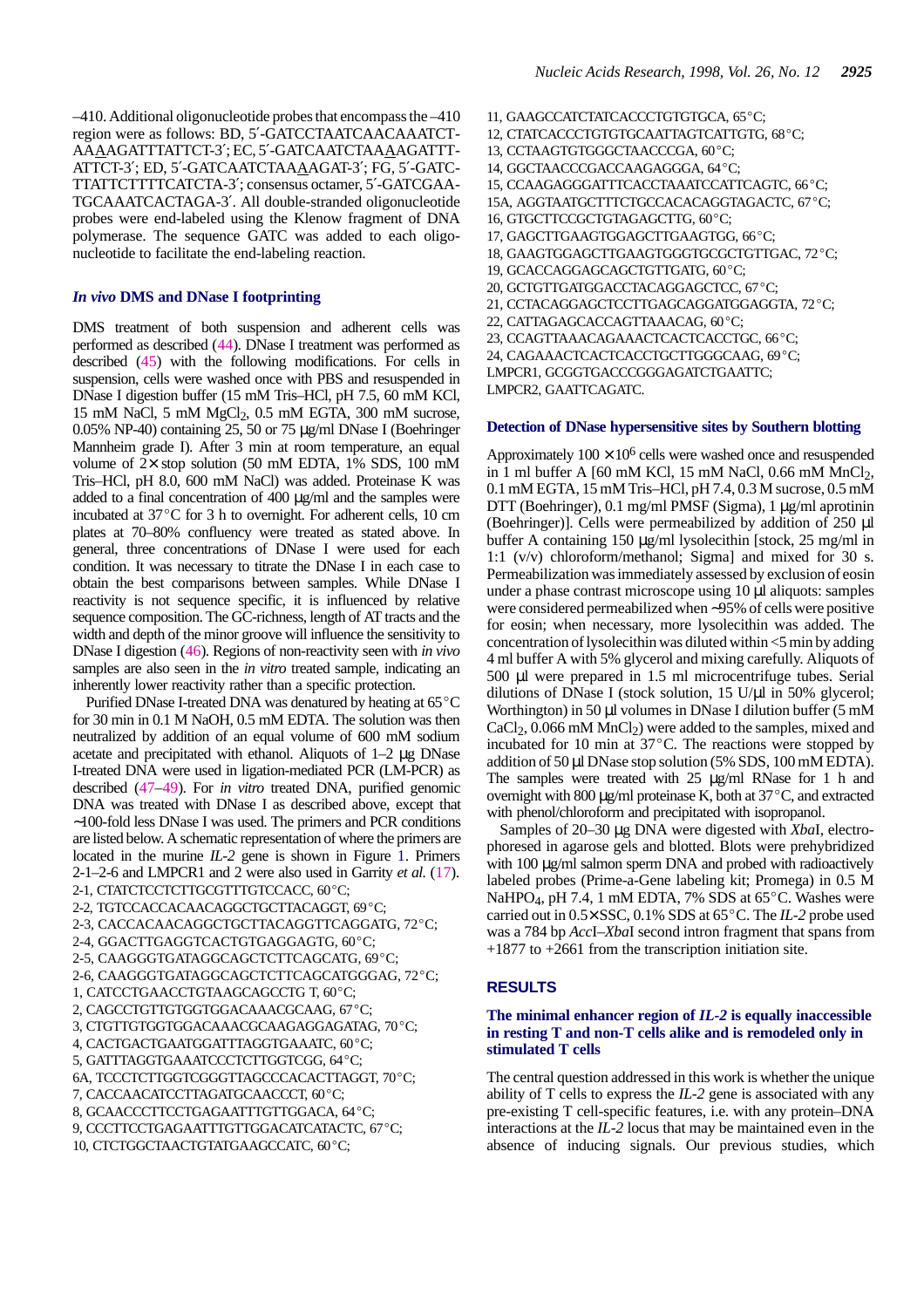



Figure 1. Map of the murine *IL-2* gene: murine and human sequence conservation and location of primers used in this study. (A) Extensive homology between the murine and the human *IL-2* genes extends beyond the 300 bp minimal enhancer and into the coding sequence. The murine sequence is shown on the top line and the human sequence is on the bottom line. Exons 1 and 2 are underlined and are indicated by I and II respectively. The binding sites for known transcription factors are underlined in the murine sequence and labeled. Notice that the distal region from –600 to –300 is as well conserved as the minimal enhancer region from –300 to +1. Sequence comparisons were made using the Bestfit program (GCG). The published murine *IL-2* sequence does not extend 3′ of the *Eco*RI site at +426. (**B**) Schematic overview of the *IL-2* gene and the *in vivo* footprinting primers used in this study. Three primers are listed under each arrow since the LM-PCR relies on the use of three overlapping primers to achieve specificity. Arrows indicate the direction of extension of each primer set. Arrows pointing downstream assay events occurring on the non-coding strand, while those pointing upstream detect interactions on the coding strand. The location of the *DraI* site (–169 to –164) within the minimal enhancer is also indicated.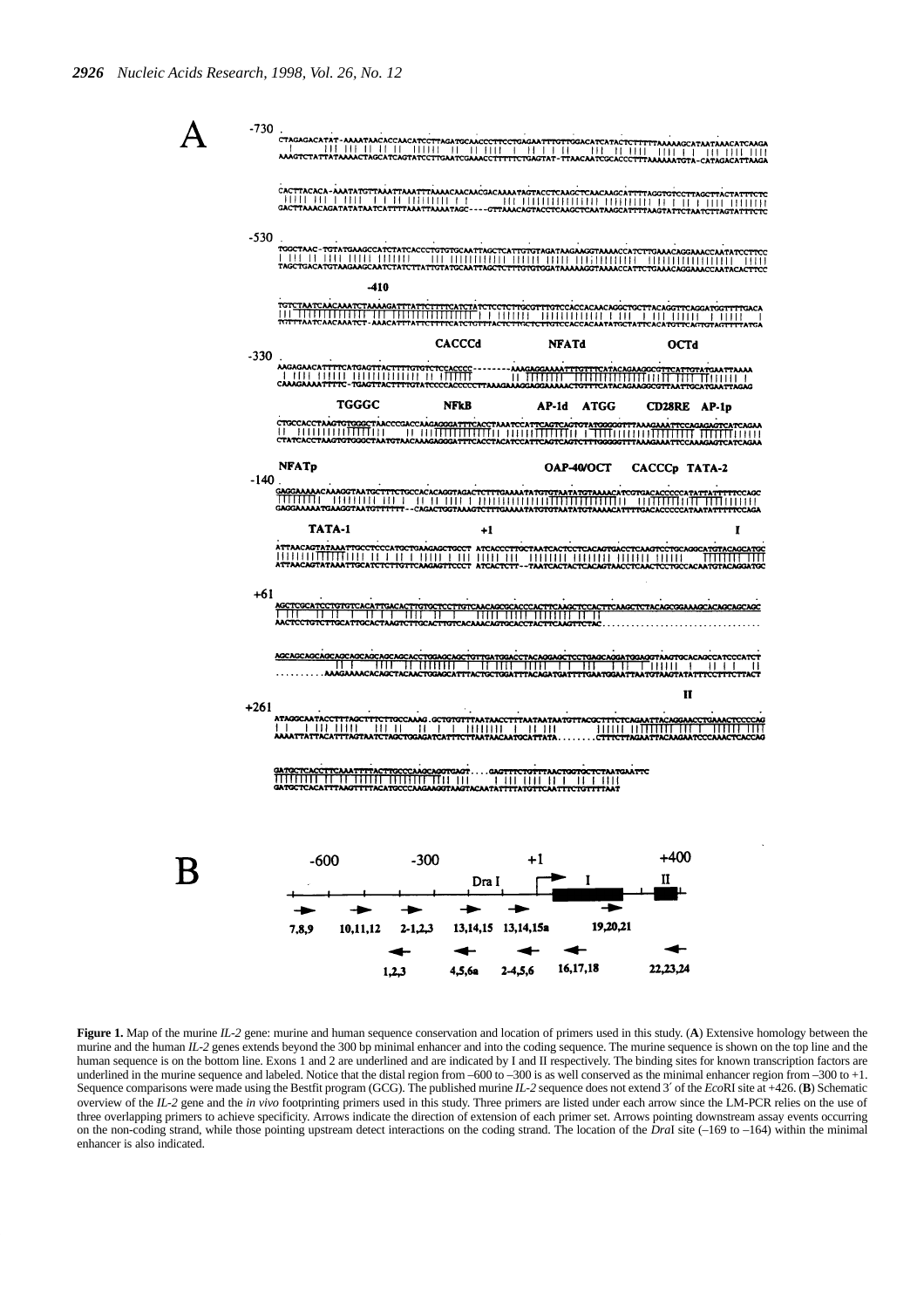examined the interaction of transcription factors with the minimal enhancer region of the *IL-2* gene, showed that distinct DMS footprints could be detected only in activated T cells (17,18). Both resting T cells and non-T cells showed a lack of any DMS footprints in this region. Because DMS does not detect histone– DNA interactions, however, we could not conclude whether the DNA in T and non-T cells was equally 'free' of all protein–DNA contacts or, alternatively, if in one case it was actively blocked by an association with repressive chromatin.

To compare the degrees to which the *IL-2* minimal enhancer might be occluded in non-T cells, unstimulated T cells and stimulated T cells, we measured the accessibility, in intact nuclei, of a *Dra*I restriction site located in the minimal enhancer (–169 to –164; see Fig. 1). This site is not footprinted with DMS and is not associated with known transcription factor binding. If the DNA molecule was digested *in vivo* by the addition of *Dra*I enzyme, then it would yield a shorter primer extension product (using primer 2-6; see Fig. 1) than if it remained intact until extraction and cleavage *in vitro* with *Xmn*I. By comparing the amount of *Dra*I product with the total yield of the amplified extension product from this region, as determined by the combined yield of the *Dra*I product and the larger *Xmn*I internal control product, it is possible to measure the relative accessibility of this *Dra*I site in different cell types.

Figure 2 shows that the *Dra*I site becomes substantially accessible to cleavage only in activated EL4 T cells. In the sample prepared from activated EL4 T cells (lane 2, Fig. 2), the *Dra*I product represents >50% of the total extension product. In non-T cells (32D pre-mast cells; lane 4), the *Dra*I site is substantially less accessible even upon activation. However, the *Dra*I site is almost equally inaccessible in resting EL4 T cells and in T cells stimulated in the presence of CsA, which blocks activation of selected transcription factors (lanes 1 and 3), as it is in the non-T cell 32D cell line. Thus, occlusion of this central region of the minimal enhancer occurs in T and non-T cells alike, implying that there is no special mechanism in T cells which keeps these promoter-proximal sequences accessible when the *IL-2* gene is not transcribed.

#### **A strategy for seeking sites of cell type-specific stable protein–DNA interactions**

To test whether specific protein–DNA interactions outside the proximal promoter/enhancer region could distinguish the state of the *IL-2* locus in T and non-T cells independently of stimulation, we investigated sequences from –600 to +400, extending from ∼300 bp upstream to 400 bp downstream of the minimal enhancer. Sequences up to –600 had previously been shown to be highly conserved between the murine and human *IL-2* genes (50) and further investigation showed that this conservation extended downstream as well (Fig. 1).

We used several footprinting reagents to monitor different kinds of protein–DNA interactions in the *IL-2* gene. *In vivo* DMS footprinting was used to assay for protein interactions with G residues in the major groove of the DNA helix, while *in vivo* DNase I footprinting was used to assay minor groove interactions. High resolution DNase I analysis, as used here, can locate DNA distortions at borders of transcription factor binding sites and/or alterations in tertiary structure caused by protein-induced DNA bending. Since several candidate T cell-specific transcription factors bind in the minor groove (TCF-1 and Sox4) and may bend



**Figure 2.** The *IL-2* minimal enhancer undergoes chromatin remodeling upon stimulation as shown by *in vivo* restriction enzyme accessibility. The figure shows the tissue-specific increase in accessibility to digestion of a *Dra*I site within the minimal enhancer upon gene activation. Intact nuclei isolated from stimulated or unstimulated cells were digested with *Dra*I. Genomic DNA was then extracted and digested with *Xmn*I to provide an internal standard. The extent of digestion at the *Dra*I and *Xmn*I sites was compared by primer extension using an end-labeled primer (primer 2-6). –, nuclei from unstimulated cells; +, nuclei from stimulated cells; +CsA, nuclei from cells stimulated in the presence of cyclosporin A. EL4 thymoma cells can express *IL-2* when activated, while 32D pre-mast cells cannot. The *Xmn*I product, an *in vitro* digested internal control, allows quantitation of all the molecules that were not cleaved *in vivo* with *Dra*I. The sum of the intensities of the *Xmn*I and *Dra*I bands equals the total amount of primer extension product in each sample. An increasing amount of *Dra*I product as a fraction of the total intensity is a measure of the accessibility of this locus. This *Dra*I site does not itself correspond to any known site of transcription factor binding as determined by DMS footprinting (17).

DNA, it was important to include the *in vivo* DNase I footprinting in our analysis.

These approaches revealed one major domain of DNA distortions and protein–DNA interactions that are cell type specific in the absence of activation. The major sites where we detect features of each kind are summarized in Figure 3 and are discussed below.

## **A novel domain of cell type-specific DNase I hypersensitivity upstream of the minimal enhancer**

By comparing the DNase I footprints in resting EL4 T cells with those obtained from DNase I treatment of purified (naked) genomic DNA, a region of the *IL-2* regulatory sequence was identified that contained HS residues even in the absence of stimulation (6). This region did not overlap with the minimal enhancer, but was mapped in the current study to a discrete span of ∼260 bp from –313 to –570. Figure 4 presents representative footprints of this distal region, with the non-coding strand in Figure 4A and B and the coding strand in Figure 4C and D. Comparison of the naked DNA digestion pattern (N) with the *in vivo* footprint from unstimulated T cells (–) reveals a number of individual bases that are HS in resting T cells on both the non-coding and coding strands (marked by arrows with asterisks in Fig. 4 and by inverted triangles in Fig. 3). In the regions from  $-313$  to  $-361$  and from  $-500$  to  $-570$ , these HS sites occur primarily on the non-coding strand (Fig. 3 and also Fig. 4A and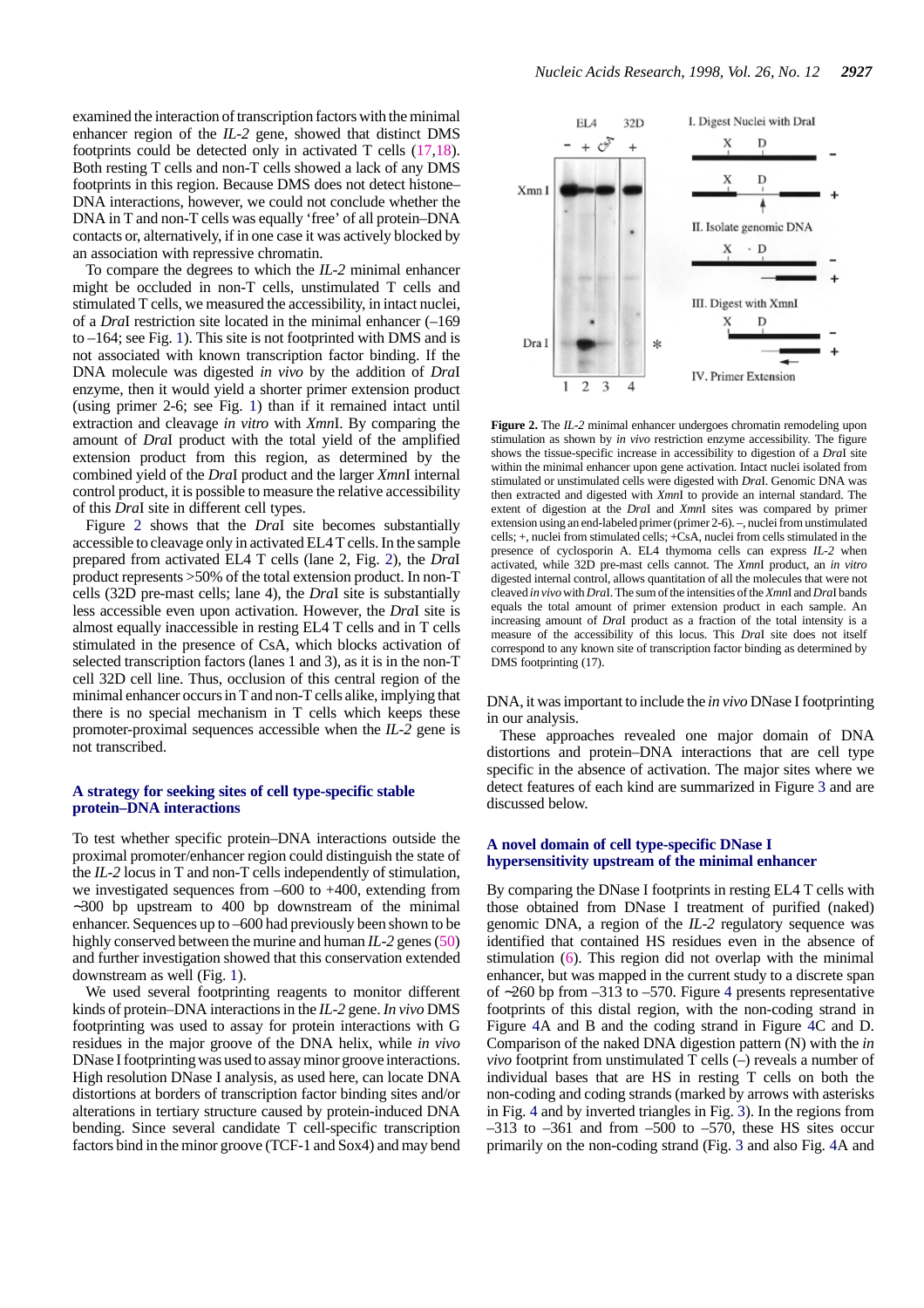

**Figure 3.** Summary of basal and stimulation-dependent DNase I HS sites and DMS footprints in the –600 to +40 region of the *IL-2* gene in EL4 cells. This figure represents data from Figures 4 and 6A, references 17 and 18 and unpublished data and illustrates the different domains of DNase I reactivity in the *IL-2* gene. Marked sites are those which appeared in multiple analyses of independent samples. No reproducible sites were found in exons 1 and 2 or in intron 1. Green inverted triangles indicate DNase I HS residues present in resting EL4 cells. Red ovals indicate DNase I HS residues that appear only upon stimulation. Yellow ovals indicate DMS-reactive residues, all of which are also stimulation dependent (17; this manuscript). The *Dra*I restriction site is boxed. Notice that tissue-specific HS sites present in resting EL4 cells are restricted to the distal region (–313 to –570), while activation-dependent HS residues are located within the promoter-proximal (–300 to +1) region and extend from the –9 position to position –391, which flanks a DMS-reactive site in the upstream region. No additional HS sites were induced by stimulation in the transcribed region between +1 and +426.

B). From –360 to –467, however, the HS sites are concentrated on the coding strand (Fig. 3 and also Fig. 4C and D).

Parallel analyses of footprints in 32D pre-mast cells and in 10T1/2 fibroblasts showed that none of the HS sites found in resting EL4 T cells could be detected in resting or stimulated non-T cells, as we have previously reported (6; data not shown). Furthermore, the cell type specificity of the DNase hypersensitivity around –400 was demonstrable at the level of Southern blotting, as shown in Figure 5. Here both stimulated and unstimulated EL4 cells show a well-defined HS region that can be mapped with reference to the *Xba*I sites at –2000 and within the second intron of the *IL-2* gene (Fig. 5, arrowheads). The DNase I cleavages that yield 3.0–3.2 kb fragments (upper arrowheads) correspond to the region from about –350 to –550 with respect to the transcriptional start site. While a second HS site (lower arrowhead) is also seen around the start site itself, no additional HS sites are seen between about –600 and the *Xba*I site at –2000. In 32D and 10T1/2 cells, however, no HS sites are seen anywhere within the *Xba*I fragment.

These results support the conclusion that there are cell type-specific differences in chromatin structure prior to stimulation in the region from  $-313$  to  $-570$  (6; data not shown). A second possible site of interaction prior to stimulation is the promoter itself, based on the Southern blotting analysis. Some of our *in vivo*

footprinting experiments have also suggested protection of the TATA boxes with HS sites at  $-9$  and  $-12$  prior to stimulation, although the data are inconclusive (data not shown; but see 51). In contrast to the dramatic tissue-specific and stimulation-independent DNase I HS sites found in the distal region, no cell type-specific marking features were found in the proximal enhancer or the transcribed region (Fig. 3 and data not shown).

## **DNase I hypersensitive sites in the distal region are stable or enhanced in activated T cells**

The DNase I HS sites seen in resting T cells (Fig. 4, lanes –) are not associated with repression of the *IL-2* gene, since they are equally or more DNase I sensitive in activated T cells (+) (Fig. 4, arrows with asterisks). In addition, activation leads to further alteration of the DNA in this region, since additional sites become hypersensitive in activated T cells, as indicated in Figure 4 by arrows with circles and by red ovals in Figure 3. These new HS residues form a continuum with bases in the proximal enhancer region and appear to 'link' the distal and proximal regions. For example, multiple residues from –350 to –300 become HS only upon stimulation (Fig. 4A and C, arrows with circles). Analysis of the region upstream to –500 and downstream of the promoter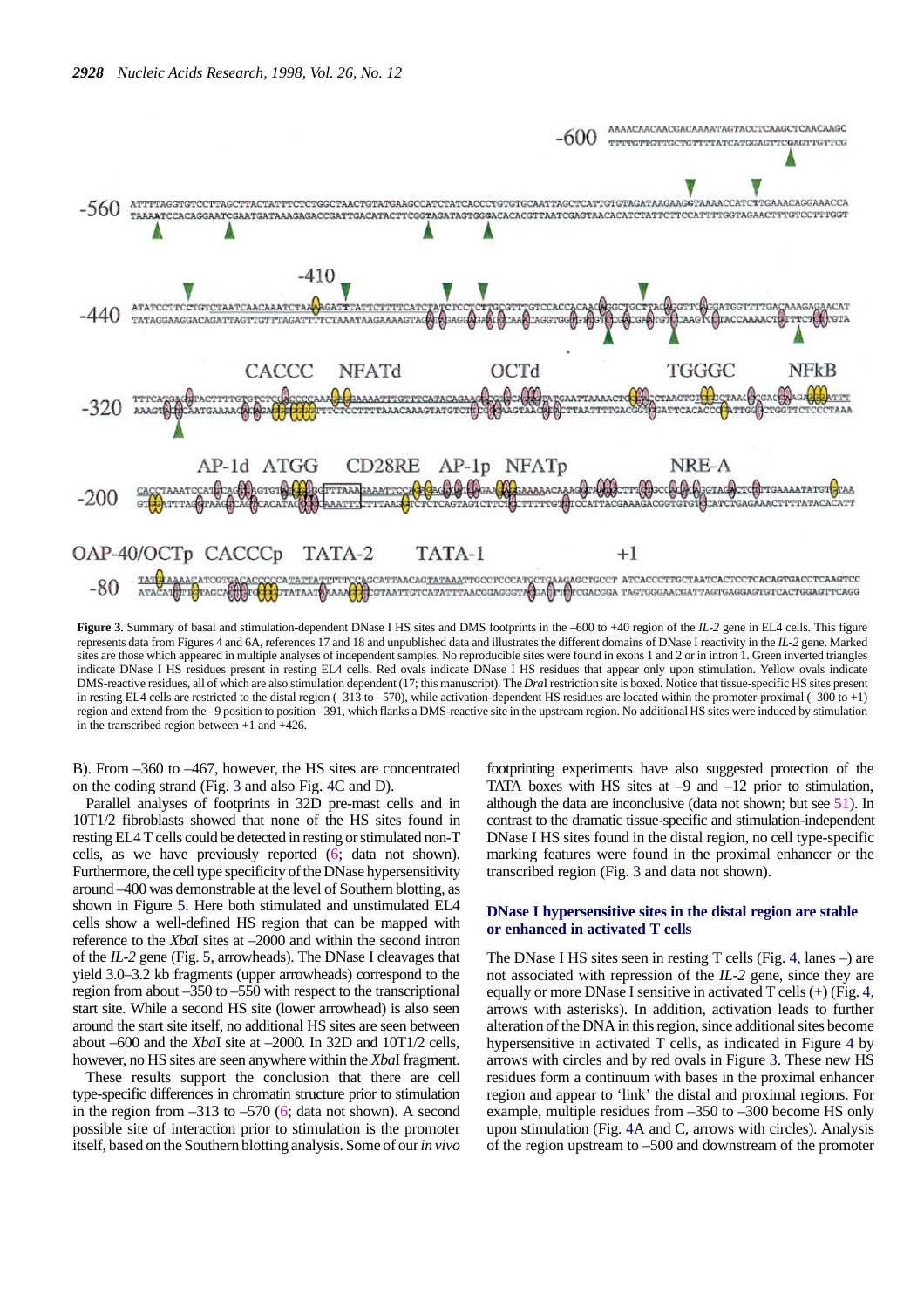

**Figure 4.** DNase I HS sites are present in the upstream region in resting EL4 cells. To analyze changes in chromatin structure at the *IL-2* locus, intact EL4 cells were treated briefly with DNase I after incubation with or without stimulation. *In vivo* sensitivity to DNase I was assayed by genomic footprinting using ligation-mediated PCR (LM-PCR). HS residues are defined as those LM-PCR products that exhibit higher relative intensity in stimulated cells than in unstimulated cells or higher relative intensity in unstimulated cells than in naked DNA digested *in vitro*. (**A** and **B**) *In vivo* DNase I footprinting of the non-coding strand with primers 7–9, extending from –630 to –430 (B), or primers 10–12, extending from –480 to –150 (A). (**C** and **D**) *In vivo* DNase I footprinting of the coding strand with primers 4, 5 and 6A, extending from –240 to –530 (C), or primers 1–3, extending from –410 to –600 (D). N, purified DNA treated with DNase I *in vitro*; –, unstimulated cells; +, stimulated cells. Arrows with circles indicate HS residues that are sensitive upon stimulation. Arrows with asterisks represent HS residues that are present in unstimulated EL4 cells. Lines orient one region of a gel to the same position on the adjacent gel. All lanes were loaded so as to match the intensity of those bands that were not affected by stimulation, based on multiple LM-PCR analyses extending across regions affected and unaffected by stimulation (data not shown). A portion of this composite from –300 to –400 was also included in a previous composite (6).



**Figure 5.** DNase I HS sites in the 5′-flanking region of the *IL-2* gene in *IL-2*-expressing cells only. Where indicated, cells were stimulated with TPA and A23187 for 4 h. Cells were treated with serial 2-fold dilutions of DNase I, starting at 75 U/ml for EL4 and 32D cells and at 1200 U/ml for 10T1/2 cells. DNA from permeabilized and DNase I-treated EL4, 32D and 10T1/2 cells was extracted, digested with *Xba*I and fractionated in 0.8% agarose gels. The gels were blotted and probed with a 784 bp *Acc*I–*Xba*I second intron fragment that detects a main *Xba*I product of 4.6 kb, indicated by the arrow. HS sites, indicated by the arrowheads, were only detected in EL4 cells. Sizes of the fragments are indicated in kb. Relative DNase I concentrations used decrease from left to right, as indicated by the wedge. –, no DNase.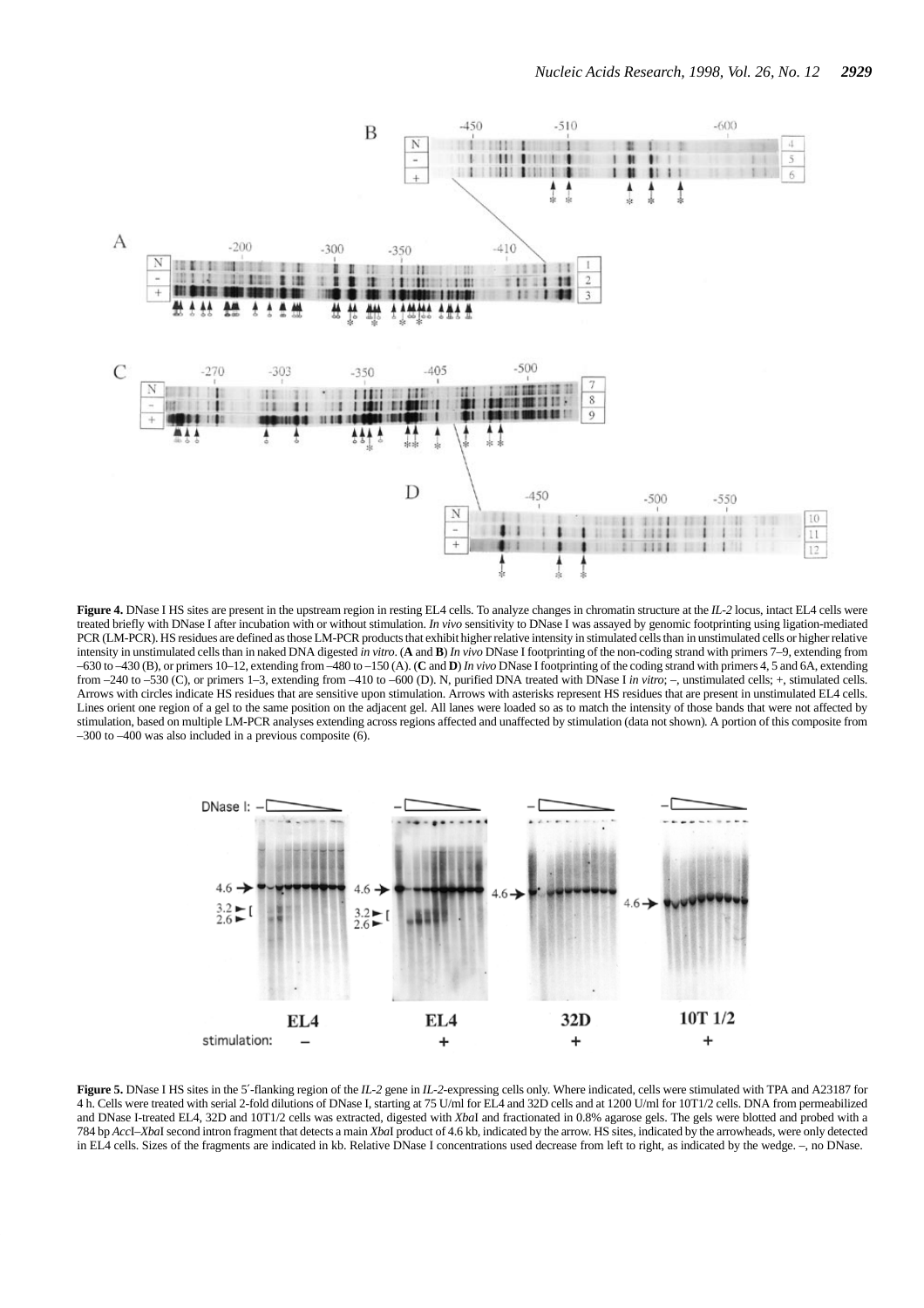to +400 showed both upstream and downstream boundaries of the activation-dependent HS regions. Notably, no HS sites that were activation dependent were observed upstream of –410 nor downstream of the promoter. Thus, the basal transcriptional apparatus and the features responsible for the HS site in resting T cells appear to coincide with the end-points of the region of stimulation-dependent distortion.

## **Induced DNase I hypersensitivity in the minimal enhancer region correlates with transcription factor binding**

When T cells were activated, the minimal enhancer region became substantially more hypersensitive at specific residues within the –9 to –300 bp region (Figs 3 and 4; data not shown). Alignment of these specific sites with those of DMS footprints (17,18; summarized in Fig. 3) showed that most of the induced HS sites lie in regions between sites of DMS footprints and may be due to indirect interactions between transcription factors [e.g. between the TGGGC and NF- $\kappa$ B binding sites (-217 to -211) and within the OCTd  $(-250)$ , AP-1d  $(-185)$  and NRE-A  $(-100)$  sites]. Other HS sites were mapped within DMS-defined regions of protein– DNA interactions and are probably caused by direct protein–DNA interactions. These results are in good agreement with the prediction that DNase I hypersensitivity *in vivo* can be induced by local transcription factor binding and emphasize the distortion of the DNA helix that occurs during the coordinated binding of disparate transcription factors over 300 bp of the minimal enhancer. The induction of DNase I HS regions within the proximal promoter/enhancer also correlates well with the increase in *Dra*I digestion seen in Figure 2.

## **Minimal DMS reactivity associated with DNase I hypersensitive sites upstream of the proximal enhancer**

Since the appearance of DNase I hypersensitivity in the proximal enhancer was associated with the local binding of specific transcription factors as determined by *in vivo* DMS footprinting, we also used DMS genomic footprinting to attempt to locate direct protein–DNA major groove interactions in the distal enhancer region. Figure 6A shows the DMS footprint of the coding strand from the NF-ATd site at –270 in the minimal enhancer to –470. Surprisingly, the only DMS-reactive site in this entire region was found at residue –410 and only in activated EL4 T cells (lane 6, arrow with circle). In contrast, DMS clearly detects inductiondependent protection at the NF-ATd site (lane 6, arrow). No specific DMS footprints are seen in the 32D cells (lanes 2 and 3), which also do not have DNase I HS residues in this region, or in the unstimulated EL4 T cells (lane 5), which do have DNase I HS residues. Thus, the majority of the proteins responsible for the DNase I HS sites are unlikely to contact G residues in the major groove. Inspection of the sequence around the DMS-sensitive residue showed a palindromic region centered around –410 (see Fig. 3, underlined region). This site also lies near the center of the tissue-specific DNase I HS region and borders the stimulationdependent HS 'linker' region (Fig. 3). The DMS-sensitive residue at –410 is not a G but an A, which in general is modified 5-fold less efficiently than G residues. Since no other A residues are detected under our conditions anywhere in the 1 kb region analyzed, it is likely that stimulation causes a dramatic conformational change at this residue, such that it is now more accessible to DMS modification.



**Figure 6.** A discrete site in the upstream region displays both DMS sensitivity and tissue-specific protein–DNA complex formation. (**A**) Genomic footprinting of cells that were treated *in vivo* with DMS to assay for major groove protein–DNA interactions in the upstream region. Shown here is the coding strand comparison of EL4 T cells and 32D non-T cells using primers 4, 5 and 6A, which amplify from –230 to –480. Notice the lack of reactivity throughout this upstream region with the exception of a single stimulation-dependent residue at position –410. N, *in vitro* treated DNA; –, unstimulated cells; +, stimulated cells. An arrow with a circle indicates a DMS HS residue, while a plain arrow indicates a protected residue. The NFATd footprint was previously reported and provides an internal control for stimulation (17). (**B**) Tissue-specific protein–DNA interactions at the –410 site in EL4 T cells. Nuclear extracts from stimulated and unstimulated EL4 (T) and 10T1/2 (non-T) cells were incubated with a probe specific for the palindromic core of the T cell-specific stimulation-independent HS region located in the upstream region of the *IL-2* gene. Multiple shifted species are indicated by filled circles. Those complexes that are present in resting EL4 cells but not found in resting or activated 10T1/2 cells are indicated by arrows. Stimulation-dependent binding activity was only seen in extracts from activated EL4 cells and is marked by a bracket and an arrow.

#### **A multiprotein complex binds to the distal –410 site associated with T cell-specific DMS footprints**

To determine whether any protein–DNA complexes are associated with the DMS-sensitive site at position –410, we used a 37 bp DNA oligonucleotide corresponding to this region for electrophoretic mobility shift assays. As shown in Figure 6B, T cell-specific protein–DNA complexes were apparent before and after gene activation (arrows in Fig. 6B, compare lanes 1 and 2). In addition, a shift towards higher molecular weight protein–DNA complexes is seen using extracts isolated from activated T cells, suggesting that with activation, additional factors interact with this site (brackets in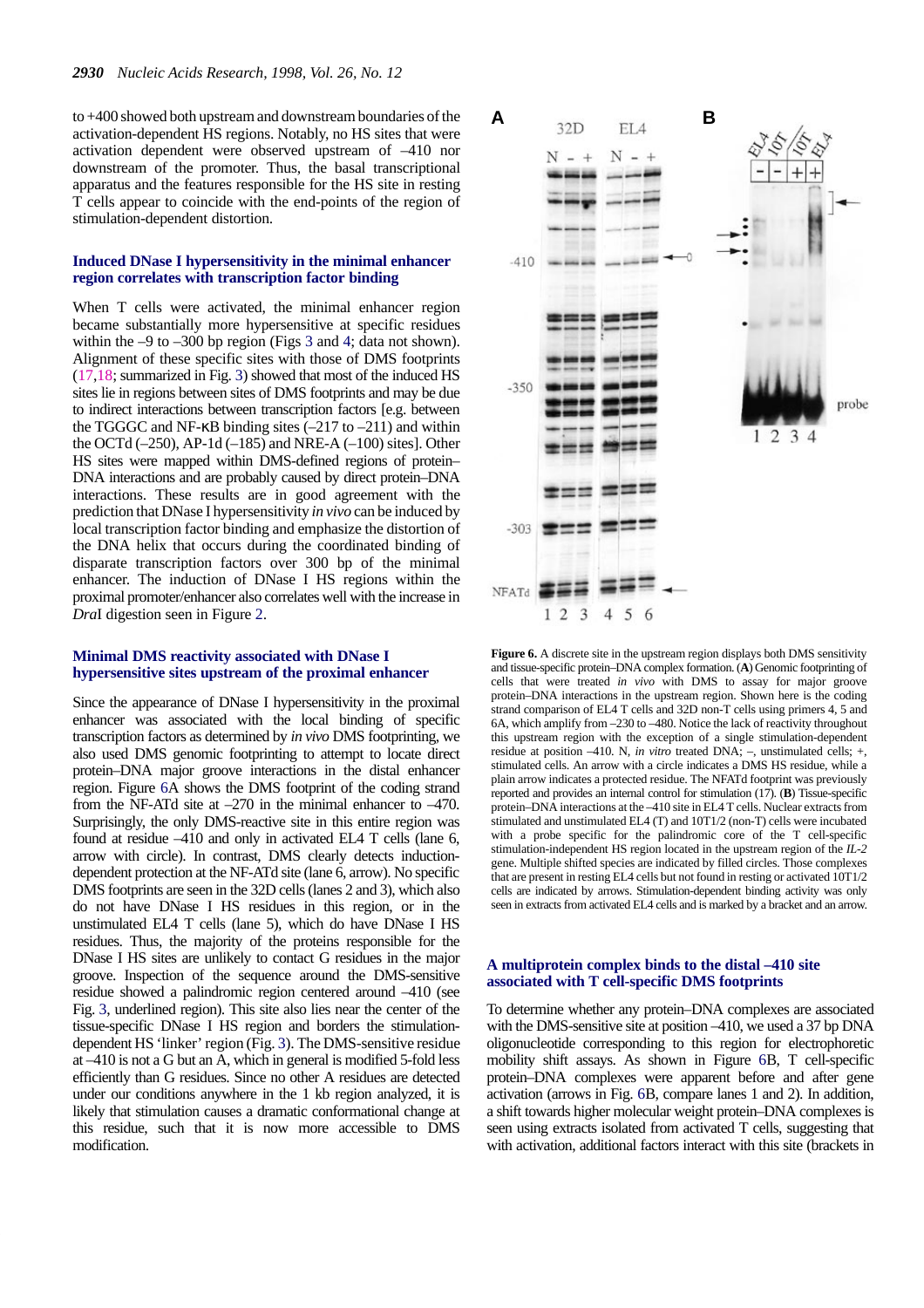

**Figure 7.** A complex array of factors interacts at the –410 site: potential roles for HMG and octamer factors. (**A**) Location of probes used to map factors which bind to the -410 site. Potential octamer binding sites are boxed, while potential HMG binding sites are over- or underlined. The DMS HS A residue is in italic. The regions included in different –410 site probes are indicated by lines drawn below the sequence. The exact sequence of each probe is listed in Materials and Methods. (**B**) Flanking regions of the –410 site are important for binding of factors in nuclear extracts of unstimulated cells. Deletion mapping using the probes diagrammed in (A) indicates that both the 5′ and 3′ portions of the –410 region influence factor binding. These binding assays utilized dI·dC as non-specific competitor. All samples were electrophoresed on 8% non-denaturing gels. E, EL4 (T cell) extract; TT, total thymocyte (T lineage) extract; 10, 10T1/2 (non-T) extract. The identity of the labeled probe used in each reaction is listed above the lanes. (**C**) Purified LEF-1 and HMG-I/Y bind to the –410 region and form higher order complexes with nuclear extracts. Purified LEF-1 (L) and/or purified HMG-I/Y protein (H) was added to the binding reaction in the presence or absence of nuclear extracts from unstimulated EL4 (E) or 10T1/2 (10) cells, as indicated above each lane. The BC (37 bp) probe was used in lanes 1–7 and shorter probes were used to map the sites of interaction in lanes 8–16, as indicated at the top of those lanes. The mobilities of protein–DNA complexes containing only LEF-1 (L) or HMG-I/Y (H) are indicated at the left of each panel as appropriate. These binding assays utilized dG·dC as non-specific competitor. Both LEF-1 and HMG-I/Y can bind DNA alone under these conditions (lanes 5–7), but LEF-1 binds more weakly and HMG-I/Y does not bind at all when dI·dC is used as non-specific competitor. Notice that the purified HMG-I/Y–DNA complex co-migrates with a low molecular weight shifted band in the EL4 extract. (D) Comparison of factors binding to -410 region octamer sites. The FG (lanes 1-3) and ED (lanes 4-6) probes contain non-consensus octamer binding sites. Factors binding to these sites are compared with factors in the same extracts that bind to a consensus octamer site (lanes 7–12). Lanes 1–9 were overexposed to illustrate the weak binding to the FG and ED probes as compared with the consensus octamer probe. Lanes 10–12 are from a lighter exposure of the same gel and serve to illustrate the presence of octamer protein in all the extracts. All reactions were performed as described in (B) and in the presence of dI·dC. E, EL4 (T cell) extract; TT, total thymocyte (T lineage) extract; 10, 10T1/2 (non-T) extract. The figure shows that the predominant species binding to the FG and ED sites in each cell extract is not necessarily the most predominant consensus octamer binding factor in the extract.

Fig. 6B, compare lanes 1, 3 and 4). The identity of the tissue-specific factors that bind to the –410 site even in the absence of *IL-2* gene activation is discussed below. These results support the possibility that the T cell-specific pattern of HS sites found at the –410 site is the result of specific protein–DNA interactions.

## **A potential source for tissue-specific gene marking factors**

Any cell type-specific marking function would need to involve factors present in T cells prior to stimulation. To identify factors which bind the –410 site in unstimulated cells, we initially generated truncated oligonucleotide probes to map this region, as diagrammed in Figure 7A. Modified gel electrophoresis conditions were selected for these experiments to optimize resolution of the various complexes formed. Note that the AT-rich palindrome that extends, with 8/9 bp matched, from –421 to –401 gives the whole BC probe the ability, under appropriate conditions, to form cruciform structures, which offer binding sites for structure-specific as well as sequence-specific factors, as discussed below. As shown in Figure 7A, the BD fragment (truncated at the 3′-end) retains the ability to form this cruciform structure, but the other truncated probes do not.

By comparing the complexes formed by unstimulated EL4 nuclear extracts with the different truncation variants of the –410 probes, as shown in Figure 7B, it is apparent that when the 5′- or 3′-ends are deleted from the 37 bp long probe, the complexity of the binding pattern decreases (Fig. 7B, compare lane 1 with lanes 7, 10 and 13). Removal of the 5′-end in particular (in probes EC, ED and FG) dramatically alters the binding pattern (compare lanes 1 and 4 with lanes 7, 10 and 13). This indicates that the binding of specific factors to the core of the –410 site (ED) is dependent on flanking sequences and/or on the ability to form cruciform structures.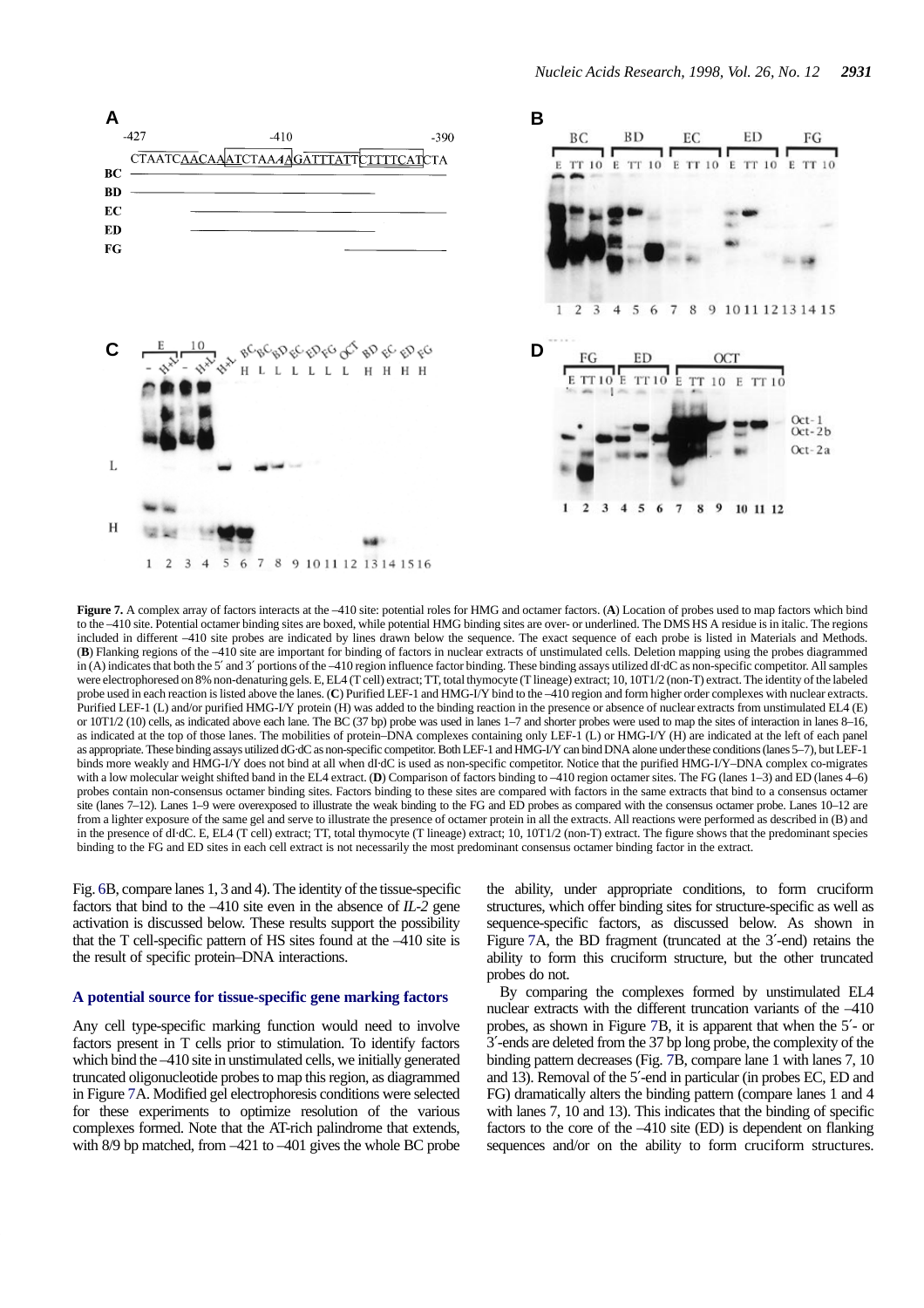Presence of the 3′-flanking sequence as in EC (Fig. 7B, lanes 7 and 8) appears to inhibit binding to the core region (cf. binding to ED, lanes 10 and 11, versus binding to FG, lanes 13 and 14), suggesting that there can be a complex interaction between the different factors that bind to this region. It is interesting to note that the region flanking the –410 site is conserved between the murine and human *IL-2* genes (see Fig. 1). Importantly, although the flanking sequences alter the binding, tissue-specific binding patterns are still seen when shorter probes are used in the binding assay (Fig. 7B, lanes 10–15). In addition, these experiments demonstrate several distinct complexes that are detected both in EL4 T cells and in thymocytes, but not in 10T1/2 cells (Fig. 7B, cf. lanes 4–6).

The AT-rich sequence in this region and the ability to detect extended footprints using DNase but not using DMS suggested that the complexes could contain HMG box factors, which are known to bind such sequences in the minor groove (52). HMG proteins are known to comprise important architectural components of promoter regions and can promote DNA bending and contribute regulatory information (52–55). These factors bind much more tightly to specific targets when dG·dC is used as a non-specific competitor than when dI·dC is used. This differential binding can be used as a test for the binding of such minor groove components to the –410 site. In fact, when dG·dC is used in binding assays, lower molecular weight shifted species that are not seen in the presence of dI·dC are apparent in both EL4 and thymocyte extracts (data not shown; see below). These faster migrating shifted complexes are only seen with the BC, BD and EC probes, indicating that HMG-like factors interact with the flanking sequences.

To determine whether known HMG proteins could in fact interact with this region, we performed gel shift assays using purified recombinant LEF-1, a lymphoid-specific HMG box factor (56), and HMG-I/Y, a widely expressed AT hook HMG factor (52). As shown in Figure 7C, both LEF-1 and HMG-I/Y are capable of binding to the full-length –410 probe (lanes 5–7). Deletion mapping (Fig. 7C, lanes 7–11) indicates that LEF-1 binds preferentially to the 5′-portion of the oligonucleotide. Binding by the purified HMG-I/Y protein shows an even more pronounced requirement for the 5′-portion and/or for cruciform structure (Fig. 7C, lanes 13 and 14; compare lanes 8 and 9). Slight differences in the mobilities of the complexes formed by the purified HMG-I/Y and LEF-1 proteins on the BC and BD probes (lanes 7 and 8 and lanes 6 and 13) could reflect either the binding of two complexes to the longer probes or selective binding to secondary structure features in the two probes that have slightly different effects on migration (data not shown). Interestingly, the absence of a higher order band when both purified LEF-1 and HMG-I/Y are present (Fig. 7C, lane 5) indicates that binding of the purified LEF-1 and HMG-I/Y to the –410 site may be mutually exclusive. The potential interplay between different HMG box factors at the 5′-end of the –410 region may provide an additional source of regulation (52).

A striking aspect of the LEF-1 and HMG-I/Y interactions at the –410 site is that these purified components are taken up into higher order complexes when combined with factors present in nuclear extracts (see Fig. 7C, lanes 1–4). This is shown by the decrease in free LEF-1 protein–DNA and HMG-I/Y protein–DNA complexes (compare lanes 2 and 4 with lane 5). It is also interesting to note that the intensity and composition of the nuclear extract protein–DNA complexes changes with addition of the purified LEF-1 and HMG-I/Y (see Fig. 7C, compare lanes 1 with 2 and 3 with 4). These experiments show not only that specific HMG proteins can bind to

the –410 region, but also that they can cooperate with other factors present in the nucleus to form specific complexes.

In addition to the LEF-1/HMG-I/Y binding sites, there are two non-consensus octamer binding sites in the –410 region (see Fig. 7A). Since octamer factors can interact with HMG-like factors (57) as well as other tissue-specific factors to influence gene expression (58), we wanted to determine if octamer or octamer-like factors also interact with this region. As shown in Figure 7D, complexes formed by T cell nuclear extract proteins with the sub-regions of the –410 site that contain octamer-like sites also appear to co-migrate with certain species of octamer factors (Fig. 7D, compare lanes 4 and 10 or lanes 5 and 11).

As shown in Figure 7D, the consensus octamer site binds octamer protein far better than either of the –410 octamer sites (compare lanes 1, 4 and 7 for EL4 extracts). A long exposure of this binding assay is shown (Fig. 7D, lanes 1–9) to illustrate the relatively weak binding to the ED and FG probes (lanes 1–6) as compared with octamer consensus site binding (lanes 7–9). A lighter exposure (Fig. 7D, lanes 10–12) reveals that in EL4 extracts Oct-1, Oct-2b and Oct-2a bind the consensus octamer site (Fig. 7D, lane 10; 18), while in both total thymocyte and 10T1/2 (non-T) nuclear extracts Oct-1 binds predominantly (lanes 11 and 12). The complexes binding to the ED probe, which contains the DMS-reactive A residue, are similar to those seen with the consensus octamer site when using EL4 extracts (lanes 4 and 10), implying that the factors that bind to this central site are octamer factors. Cold competition experiments verified that the corresponding complexes formed on the longer BD probe could be selectively competed with a consensus octamer binding site (data not shown). However, both the ED and FG probes tend to bind the complex resembling Oct-1 less well, relative to other species, than the consensus probe (compare lanes 1 and 2 or 4 and 5 with 10 and 11). Interestingly, while the ED probe appears to be bound by Oct-1 in the thymocyte extract, it is bound by different complexes in the 10T1/2 extract, even though both of these extracts predominantly use Oct-1 to bind the consensus octamer probe (Fig. 7D, lanes 5 and 6; compare lanes 8, 9, 11 and 12). This implies that there are tissue-specific differences in the factors that can bind to the –410 site and that there are as yet other unidentified components that interact with this region.

These results demonstrate that the –410 region is a site for several types of complex interactions. It can bind tissue-specific complexes, including some HMG proteins which could influence the architecture of the *IL-2* promoter, as well as ubiquitous factors which could potentially recruit tissue-specific factors. In addition, it appears to be composed of weak, non-consensus binding sites such that stable binding to this region is significantly influenced by the binding of neighboring factors. These features are oddly reminiscent of the proximal *IL-2* promoter and yet the –410 region is accessible prior to activation, while the proximal promoter is not. It will be interesting to determine the mechanisms whereby these different segments of the *IL-2* regulatory apparatus achieve tissue-specific occupancy and, ultimately, *IL-2* gene transcription.

## **DISCUSSION**

While the exact nature of the proteins that can potentially bind the *IL-2* promoter may vary over the course of activation and with a variety of stimulation conditions, all factors must contend with DNA as it exists in chromatin (59,60). The results presented here provide a unique view of the chromatin status of the *IL-2* locus in the resting and activated states as well as in non-IL-2-producing cell types.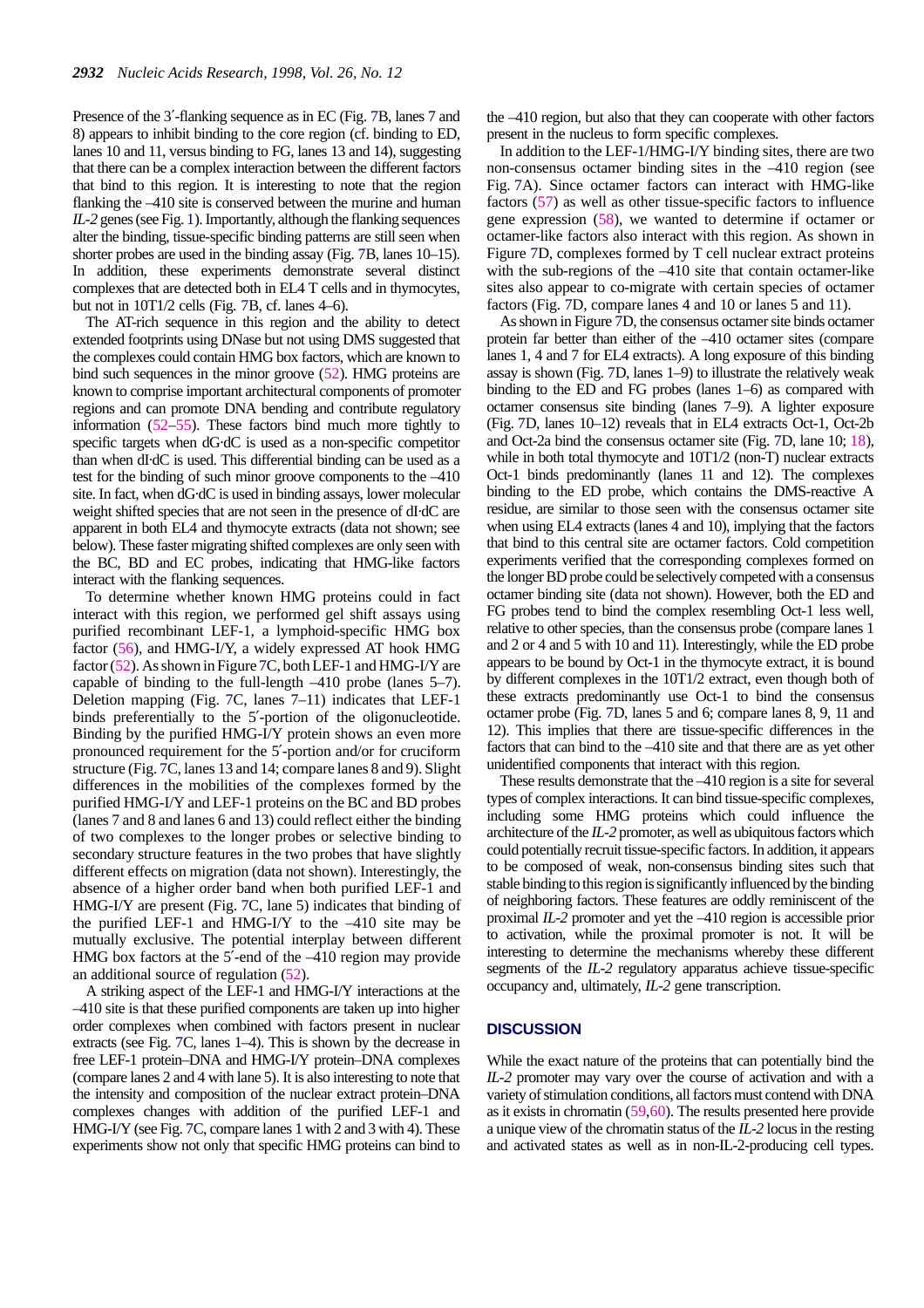These studies offer new evidence that *IL-2* gene regulation may involve as many as three kinds of regulatory interactions. (i) Tissuespecific chromatin distortions, possibly mediated by local protein– DNA interactions, are maintained in the distal region of the *IL-2* gene in resting T cells (primarily from –570 to –313) even in the absence of activating signals. A key aspect of these distortions is that they are separated spatially from the minimal enhancer region, which is maintained in a chromatin configuration that is virtually indistinguishable between unstimulated T cells and non-T cells. (ii) Activating signals then mobilize an array of well-studied transcription factors to bind to the minimal enhancer region only in T cells (primarily from –300 to –45). The assembly of these factors induces DNase I HS sites and chromatin opening in the minimal enhancer region, while preserving or exaggerating the chromatin distortions in the upstream region. (iii) The tightly bounded propagation of new chromatin distortions upon activation, from the –410 site through the minimal enhancer region to the transcriptional start site, raises the possibility that direct physical interaction may occur between the components bound in the proximal enhancer and those bound in the distal region. The organization of these sites is consistent with a model in which *IL-2* transcription is ultimately controlled by a variety of regulatory regions and suggests a new level of complexity in *IL-2* gene regulation.

While the minimal enhancer region is altered by stimulation in a tissue-specific way, we did not detect any significant tissue-specific chromatin opening in this region prior to stimulation. Thus, in the minimal enhancer, mechanisms controlling tissue specificity cannot be separated from the molecular effectors which mediate responses to stimulation.

In contrast, the highly conserved distal domain of the *IL-2* regulatory sequence is kept in a DNase-hypersensitive chromatin configuration constitutively in cells that can make *IL-2*, even at times when *IL-2* expression is not induced. This finding suggests that the distal region has a role in regulating tissue-specific *IL-2* expression. This possibility is strengthened by the evidence for T cell-specific protein–DNA complexes within the center of the HS region from –427 to –390 and the fact that the region engaged by these T cell-specific complexes acts as an upstream boundary for the chromatin changes that accompany activation. The interaction of HMG-like factors may well play a role in establishing and/or maintaining the stimulation-independent marking of this locus as well as the activation-dependent chromatin alterations. In addition, Serfling and co-workers have suggested that Ets family proteins related to GABP can bind specifically to sites between –450 and  $-500$  (5,61). This region is flanked by T cell-specific HS sites (see Fig. 3), although, surprisingly, we fail to see DMS footprints at these sites even with stimulation. While other interpretations clearly remain open at this stage, the most provocative possibility is that the upstream region from –390 to –427 or beyond is a domain for interaction with lineage-specific, constitutive 'marking' proteins.

Constitutively bound proteins could facilitate access to neighboring DNA sequences in chromatin in a number of ways (62–67). For example, the induction of tracts of hypersensitivity in the 'linker' region from –300 to –361, seen only upon induction, could be associated with the bending of this DNA to facilitate direct specific interactions between the constitutively bound elements upstream and the newly mobilized factors binding downstream, as shown in Figure 8. The potential implication of LEF-like factors in the T cell-specific complexes around –410 would be consistent with this, since LEF-1 is the pivot of a conformational change promoting similar interactions in the TCR $\alpha$  enhancer (63). This possibility is



**Figure 8.** Model for the potential participation of the *IL-2* upstream region in tissue-specific *IL-2* gene activation. Factors which bind within the tissue-specific HS site in the upstream region participate in either the recruitment or the stabilization of other transcription factors and/or the RNA polymerase II holoenzyme to the minimal promoter/enhancer. In this way, regions outside the minimal promoter/enhancer may influence tissue-specific *IL-2* gene activation. Stimulation-dependent HS sites in the region between –300 and –410 may represent conformational changes which are depicted here as DNA bending towards the minimal enhancer. Red arrows indicate regions that become sensitive to DNase I only with gene activation. Green arrows represent regions that are hypersensitive to DNase I in resting EL4 T cells. Jagged lines represent areas of altered chromatin configuration. Circles and rectangles represent various ubiquitous, tissue-restricted and activation-dependent transcription factors.

also supported by the observation that the transcription start site demarcates a downstream boundary of the chromatin alterations that occur upon activation. Alternatively, factors that associate with the upstream region may interact with the DNA in such a way as to propagate a change in the chromatin in the direction of the minimal enhancer, which may then facilitate factor binding (68). Through any of these mechanisms or others, the ability of widely available activation factors to bind to the minimal enhancer could be subject to different thresholds in different cell types, based on the presence or absence of factors which induce chromatin distortions in the distal region.

The possibility that the conserved upstream region may play a role in chromatin organization could help explain previous equivocal evidence for its role in *IL-2* regulation. In transient transfection assays, the inclusion or exclusion of this whole region (–321 to –585) only generated a 2- to 3-fold difference in reporter gene expression  $(50)$ . On the other hand, certain small deletions predicted to remove the 3′-edge of the HS region at about –360 in the human gene have indeed been reported to have very severe effects on reporter expression, even when the entire minimal enhancer is intact (69). In addition, there is also recent evidence from Serfling and colleagues that potential Ets family factor binding sites found in this region can have enhancer-like activity when multimerized out of context  $(5,61)$ . It is therefore possible that the 2-fold effect on transient expression could be an underestimate of the real function of the distal region *in vivo*.

The *IL-2* gene provides a unique model to study the complexities of gene regulation and the role of chromatin in gene expression and transcription factor interactions. The mechanisms which determine and maintain specificity may ultimately take many forms, depending on the gene of interest. Single factors, combinations of factors, chromatin configuration and differences